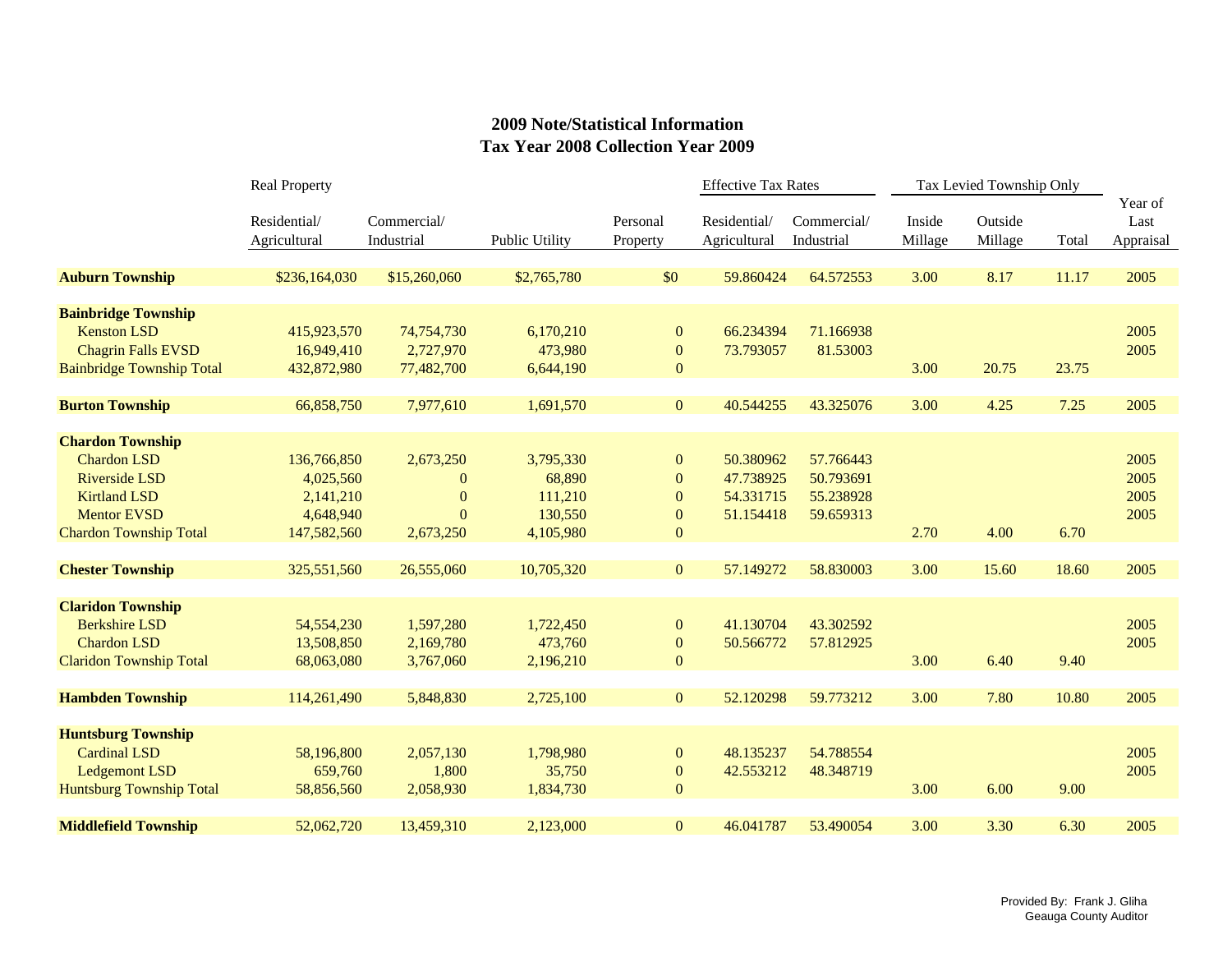## **2009 Note/Statistical Information Tax Year 2008 Collection Year 2009**

|                                                                                                                 | Real Property                            |                                            |                                        |                                                  | <b>Effective Tax Rates</b>   |                           | Tax Levied Township Only |                    |       |                              |
|-----------------------------------------------------------------------------------------------------------------|------------------------------------------|--------------------------------------------|----------------------------------------|--------------------------------------------------|------------------------------|---------------------------|--------------------------|--------------------|-------|------------------------------|
|                                                                                                                 | Residential/<br>Agricultural             | Commercial/<br>Industrial                  | Public Utility                         | Personal<br>Property                             | Residential/<br>Agricultural | Commercial/<br>Industrial | Inside<br>Millage        | Outside<br>Millage | Total | Year of<br>Last<br>Appraisal |
| <b>Montville Township</b>                                                                                       | 47,824,350                               | 2,283,490                                  | 943,030                                | $\overline{0}$                                   | 41.341946                    | 47.127429                 | 3.00                     | 7.70               | 10.70 | 2005                         |
| <b>Munson Township</b><br><b>Chardon LSD</b><br><b>West Geauga LSD</b><br><b>Munson Township Total</b>          | 191,594,210<br>24,699,390<br>216,293,600 | 16,422,350<br>1,558,730<br>17,981,080      | 3,463,360<br>549,950<br>4,013,310      | $\mathbf{0}$<br>$\mathbf{0}$<br>$\mathbf{0}$     | 52.872901<br>54.090338       | 61.000467<br>55.960351    | 3.00                     | 9.25               | 12.25 | 2005<br>2005                 |
| <b>Newbury Township</b><br><b>Newbury LSD</b><br><b>Kenston LSD</b><br><b>Newbury Township Total</b>            | 154,064,490<br>37,310<br>154,101,800     | 21,008,320<br>$\overline{0}$<br>21,008,320 | 3,593,790<br>4,090<br>3,597,880        | $\mathbf{0}$<br>$\boldsymbol{0}$<br>$\mathbf{0}$ | 47.67171<br>58.266647        | 50.826566<br>63.089527    | 2.40                     | 6.30               | 8.70  | 2005<br>2005                 |
| <b>Parkman Township</b>                                                                                         | 63,543,950                               | 2,963,130                                  | 1,181,100                              | $\mathbf{0}$                                     | 46.563548                    | 53.708489                 | 3.00                     | 5.80               | 8.80  | 2005                         |
| <b>Russell Township</b><br><b>West Geauga LSD</b><br><b>Chagrin Falls EVSD</b><br><b>Russell Township Total</b> | 249,182,730<br>11,792,090<br>260,974,820 | 2,869,900<br>$\overline{0}$<br>2,869,900   | 5,048,170<br>59,010<br>5,107,180       | $\mathbf{0}$<br>$\mathbf{0}$<br>$\mathbf{0}$     | 57.628016<br>72.072778       | 62.406576<br>82.918233    | 3.00                     | 19.85              | 22.85 | 2005<br>2005                 |
| <b>Thompson Township</b><br><b>Ledgemont LSD</b><br><b>Madison LSD</b><br><b>Thompson Township Total</b>        | 42,988,250<br>1,163,150<br>44,151,400    | 3,676,860<br>$\overline{0}$<br>3,676,860   | 1,394,120<br>43,980<br>1,438,100       | $\mathbf{0}$<br>$\mathbf{0}$<br>$\mathbf{0}$     | 43.265174<br>47.855077       | 49.468184<br>51.797011    | 2.70                     | 9.80               | 12.50 | 2005<br>2005                 |
| <b>Troy Township</b><br><b>Berkshire LSD</b><br><b>Cardinal LSD</b><br><b>Troy Township Total</b>               | 45,567,230<br>30,170<br>45,597,400       | 7,715,560<br>100,810<br>7,816,370          | 1,134,050<br>$\mathbf{0}$<br>1,134,050 | $\mathbf{0}$<br>$\mathbf{0}$<br>$\mathbf{0}$     | 43.993116<br>48.98409        | 45.430474<br>54.500869    | 3.00                     | 9.50               | 12.50 | 2005<br>2005                 |